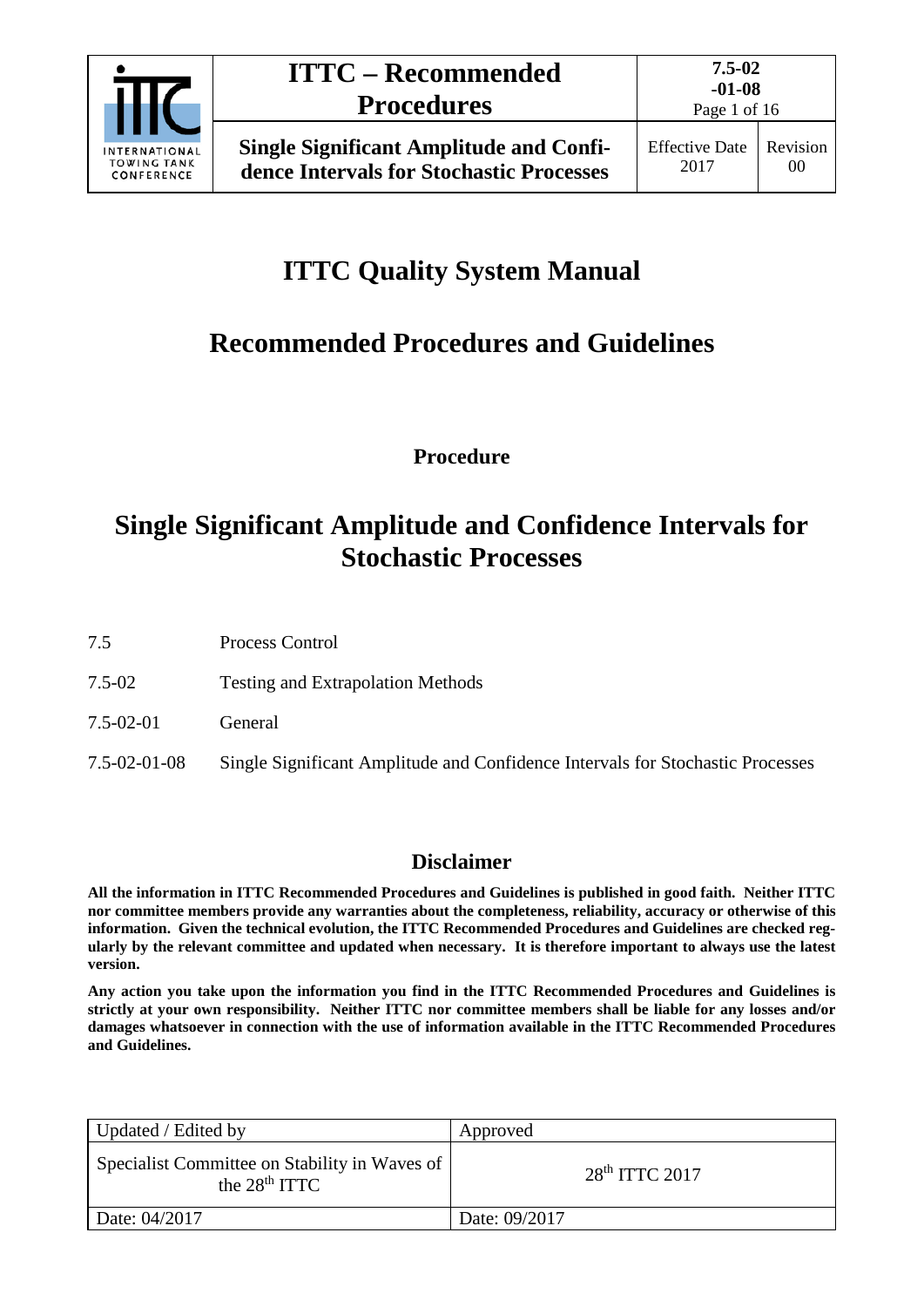

# **ITTC – Recommended Procedures**

# **Table of Contents**

| 1.        | <b>PURPOSE OF PROCEDURE3</b>                                                      |
|-----------|-----------------------------------------------------------------------------------|
| 2.        |                                                                                   |
|           | 2.1 Statistical Uncertainty3                                                      |
| <b>3.</b> | <b>COMPUTING STATISTICAL</b>                                                      |
|           |                                                                                   |
|           |                                                                                   |
|           |                                                                                   |
|           | 3.2.1 Variance of the Variance by Auto-<br><b>Covariance Function of Centered</b> |
|           | 3.2.2 Variance of the Variance by Direct                                          |

|      | 4. CONFIDENCE INTERVAL 12              |
|------|----------------------------------------|
|      |                                        |
|      | 4.2 Confidence Interval for a Mean     |
|      | 4.3 Confidence Interval for a Variance |
| 5.   | <b>SINGLE SIGNIFICANT</b>              |
|      | <b>AMPLITUDE</b> (SSA)13               |
| 6. — | <b>COMPARISON OF RESULTS 14</b>        |
|      |                                        |
|      |                                        |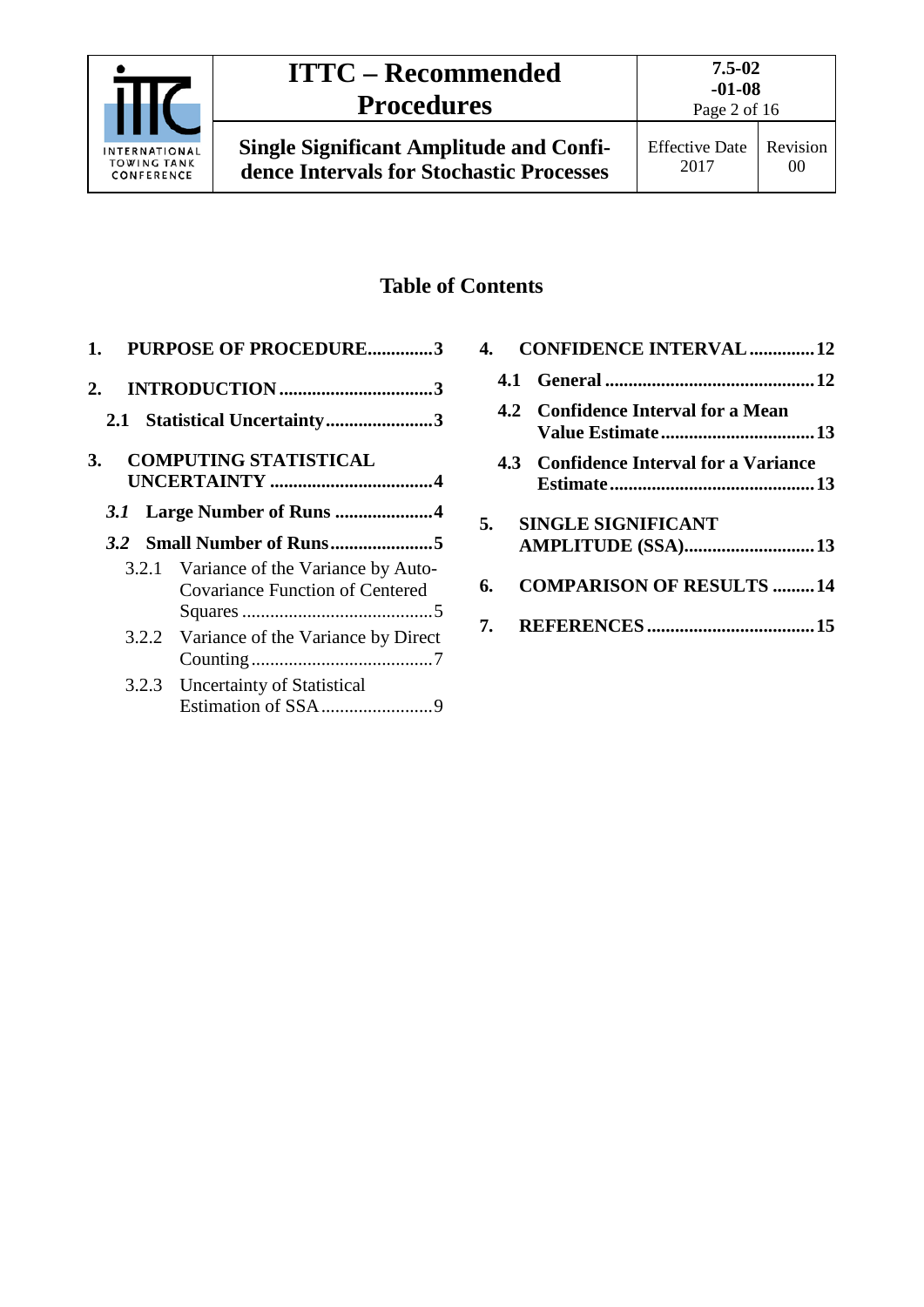

# **Single Significant Amplitude and Confidence Intervals for Stochastic Processes**

## <span id="page-2-0"></span>**1. PURPOSE OF PROCEDURE**

The purpose of this procedure is to formulate the process for characterizing the uncertainty for data resulting from stochastic processes, such as ship-motion data collected at either model or full scale. Ship-motion data collected in both controlled and uncontrolled environments typically in a controlled environment for modelscale data and in an uncontrolled environment for full-scale data. The uncertainty of the results includes the following factors:

- Statistical uncertainty caused by finite size of the sample
- Uncertainty in the mass properties of the model or ship
- Uncertainty in significant wave height and peak frequency

Each contribution of uncertainty is characterized by a variance of the estimates.

This procedure only deals with the statistical uncertainty of stochastic data resulting from the finite size of the sample. Although this procedure relates to all stochastic data, data resulting from the response to random excitation, it will be dealt with as though it is ship-motion data.

## <span id="page-2-1"></span>**2. INTRODUCTION**

Ship-motion experimental results are characterized in terms of statistical and condition uncertainty. Experimental results are considered random numbers because the environment is intrinsically random and the sample size is finite. Condition uncertainty focuses on environmental wave parameters and the uncertainty related to

the mass properties of the model. Condition uncertainty is not treated in this document.

Experimental results are presented in the form of single significant amplitude (SSA), which is a function of the variance estimate of the measured ship motions including surge, sway, heave, roll, pitch, yaw, and lateral and vertical accelerations at various locations on the vessel. Statistical uncertainty will be expressed in terms of confidence intervals for the mean, variance and single significant amplitude (SSA) estimates.

#### <span id="page-2-2"></span>**2.1 Statistical Uncertainty**

Statistical uncertainty is a result of the finite size of the sample data set, making averages random. The assumption of a normal distribution for these averages is based on the Central Limit Theorem.

A normal distribution is defined by its mean value and variance. The mean value of the estimate approximately equals the estimate itself. The variance of the estimate is computed from the record time-series data. Thus, the uncertainty is quantified by the variance of the estimates (*i.e*., mean, variance and SSA).

The calculation of the variance of an estimate has to account for the dependency of data points within each record, which are near to each other in time. Two different procedures are provided. One is for a case with a large number of records (runs) while the other is for a smaller number or records (runs).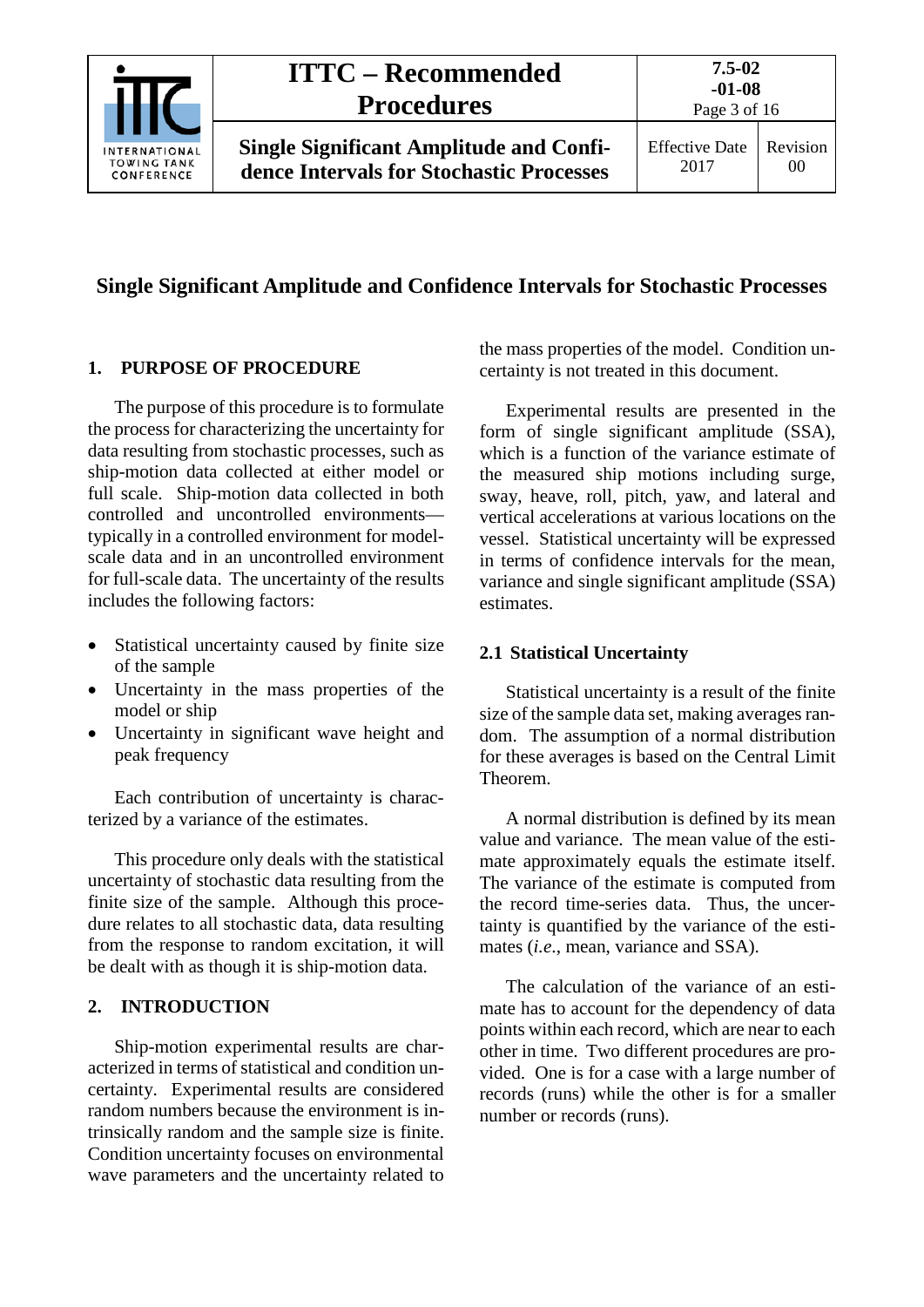|                                                          | <b>ITTC – Recommended</b><br><b>Procedures</b>                                             | 7.5-02<br>$-01-08$<br>Page 4 of 16 |                            |
|----------------------------------------------------------|--------------------------------------------------------------------------------------------|------------------------------------|----------------------------|
| <b>INTERNATIONAL</b><br><b>TOWING TANK</b><br>CONFERENCE | <b>Single Significant Amplitude and Confi-</b><br>dence Intervals for Stochastic Processes | <b>Effective Date</b><br>2017      | Revision<br>0 <sup>0</sup> |

# <span id="page-3-0"></span>**3. COMPUTING STATISTICAL UN-CERTAINTY**

The methods used to compute statistical uncertainty will depend on the number of experimental runs and their lengths. If there are a large number of runs, say 30 or more at the same condition, then the methodology is straight forward, and the mean and variance of each run is calculated separately and then they are treated as an ensemble to compute the uncertainty of the runs in total as an ensemble.

In the case of a small number of runs, then there are two more complicated methods for computing the uncertainty, either of which can be applied. However, it must be recognized that these runs must each be suitably long, say on the order of an hour or more, full scale, or the uncertainty can be quite large.

#### <span id="page-3-1"></span>*3.1* **Large Number of Runs**

For cases where data is presented by 30 or more independent records (runs), the following procedure is applicable. The procedure starts by calculating the mean value estimate for each record:

$$
\hat{E}_j = \frac{1}{N_j} \sum_{i=1}^{N_i} x_i
$$

where  $x_i$  is the measured value of the record corresponding to time instant *i*. Then  $\hat{E}_a$ , an "ensemble" or "population" mean value estimate for all runs corresponding to a condition, is expressed as:

$$
\hat{E}_a = \sum_{j=1}^{Nr} W_i \hat{E}_j \tag{1}
$$

where  $N_r$  is the total number of runs for the condition and  $W_i$  is the statistical weight of each run, based on the length of each run:

$$
W_j = \frac{T_j}{\sum_{i=1}^{N_r} T_i} = \frac{T_j}{T_{Total}} \tag{2}
$$

where  $T_j$  is the length of record *j* and  $T_{Total}$  is the cumulative time for all of the records. If all of the records have the same sampling rate (time interval between data points), these weights can be calculated as:

$$
W_j = \frac{N_j}{\sum_{i=1}^{N_r} N_i} = \frac{N_j}{N_{total}}
$$
\n(3)

where  $N_i$  is the number of data points in each record and  $N<sub>Total</sub>$  is the total number of data points in all records.

The variance of the mean for the ensemble [all records (runs) corresponding to a single condition] can be estimated using the formula:

$$
V\hat{a}r(\hat{E}_a) = \sum_{i=1}^{Nr} W_i^2 (\hat{E}_i - \hat{E}_a)^2
$$
 (4)

An estimate of the variance of the variance for the ensemble is calculated starting with estimating the variance for each record of the ensemble. This is calculated using the ensemble mean as:

$$
\hat{V}_j = \frac{1}{N_j - 1} \sum_{i=1}^{N_j} (x_i - \hat{E}_a)^2
$$

The next step is to calculate the ensembleaveraged variance:

$$
\hat{V}_a = \sum_{j=1}^{Nr} W_j \hat{V}_j \tag{5}
$$

Then the variance of the variance estimate is computed as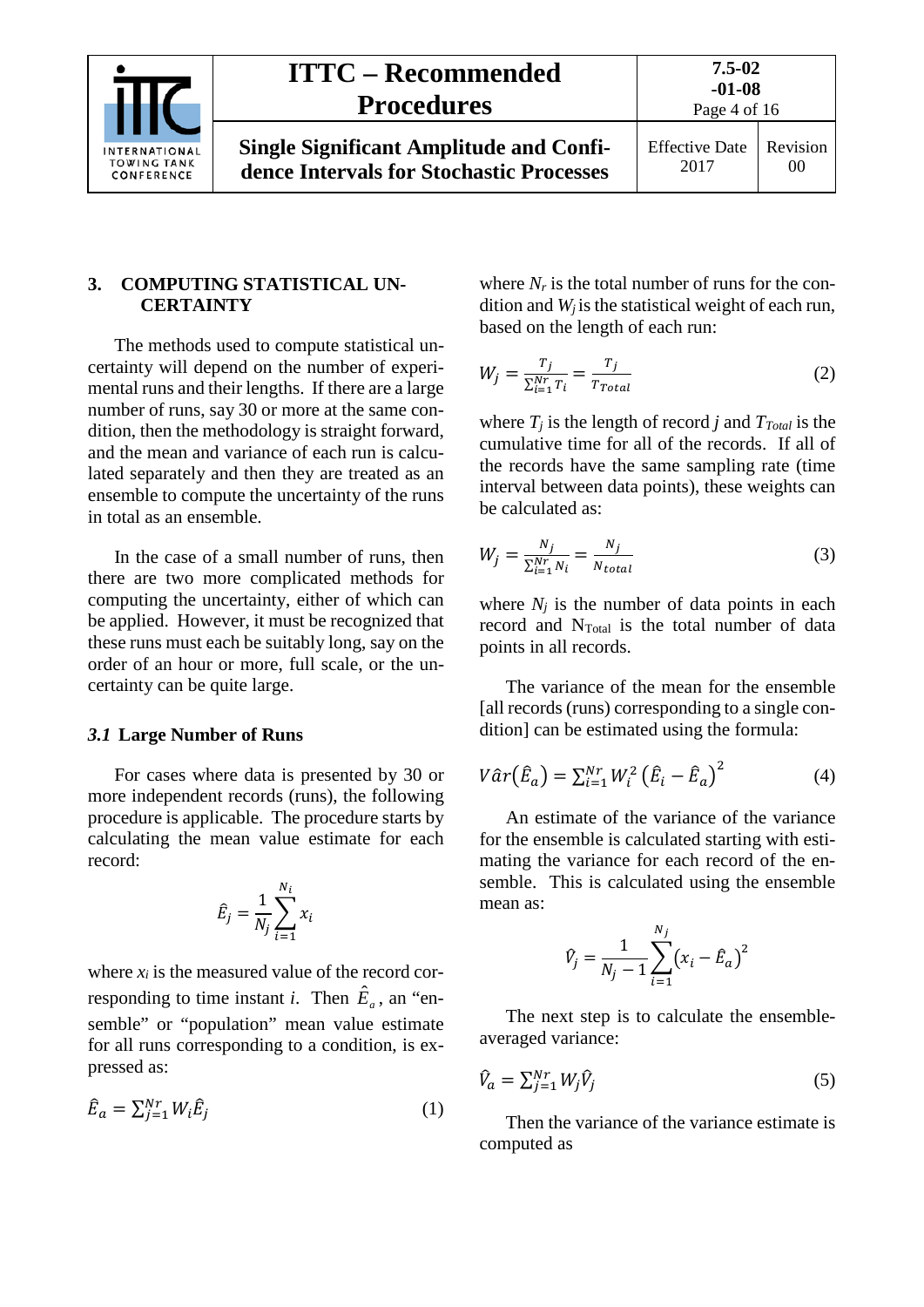

$$
V\hat{a}r(\hat{V}_a) = \sum_{i=1}^{Nr} W_i^2 (\hat{V}_i - \hat{V}_a)^2
$$
 (6)

The results of Eqs. (4) and (6) are carried forward for the assessment of uncertainty of the final result. A more detailed discussion of the calculation of the estimates and the derivation of these formulae can be found in Belenky, *et al*. (2013).

#### <span id="page-4-0"></span>*3.2* **Small Number of Runs**

For cases where data is presented by fewer than 30 independent records (runs), the variance of the variance estimate can be evaluated using the estimate of the auto-covariance function of centered squares (Belenky, *et al*. 2015) or by direct counting. In either case, the estimates of the mean value and variance are calculated from the original record using all available data.

## <span id="page-4-1"></span>3.2.1 Variance of the Variance by Auto-Covariance Function of Centered Squares

The confidence interval for a statistical estimate provides a practical quantification of its statistical uncertainty and is generally calculated from the variance of the statistical estimate. Belenky *et al*. (2015) describes a technique for calculating the variance of the mean and variance of the variance estimates for a sample consisting of a few relatively long records.

The estimates are calculated from an estimate of the auto-covariance function of the process,  $\hat{R}(\tau_i)$ :

$$
\widehat{R}(\tau_i) = \frac{1}{N} \sum_{j=1}^{N-i} (x_j - \widehat{E}) (x_{j+i} - \widehat{E}),
$$

where  $\tau_i$  is the *i*th time lag,  $\hat{E}$  is the estimate of the mean value, and *N* is total number of data points available; and from an estimate of the

auto-covariance function of the centered squares of the process,  $\hat{R}_{\nu}(\tau_i)$ :

$$
\hat{R}_{y}(\tau_{i}) = \frac{1}{N} \sum_{j=1}^{N-i} ((x_{j} - \hat{E})^{2} - \hat{V}) ((x_{j+i} - \hat{E})^{2} - \hat{V})
$$

$$
= \frac{1}{N} \sum_{j=1}^{N-i} (y_{j} - \hat{V}) (y_{j+i} - \hat{V})
$$

where  $y_j = (x_j - \hat{E})^2$  and  $\hat{V}$  is the estimate of the variance of the process.

Using the auto-covariance functions of the process and of the centred squares of the process, the variances of the estimates of a single record are computed as:

$$
Var(\hat{E}) = \frac{\hat{v}}{N} + \frac{2}{N} \sum_{i=1}^{M-1} \left(1 - \frac{i}{M}\right) \cdot \hat{R}(\tau_i)
$$
 (7)

$$
Var(\hat{V}) = \frac{\hat{V}_y}{N} + \frac{2}{N} \sum_{i=1}^{M-1} \left(1 - \frac{i}{M}\right) \cdot \hat{R}_y(\tau_i) \tag{8}
$$

where  $V_y$  is an estimate of the variance of the centered squares and *M* is the number points for which both auto-covariance functions are estimated. The value of *M* is chosen in the interval:

$$
0.5\sqrt{N} \le M \le 2\sqrt{N} \tag{9}
$$

This recommendation for *M* is based on Priestley (1981); Kiefer & Vogelsgang (2002); Brockwell & Davis (2006); and Sun (2014). Additional sources include Crowson (1963a, 1963b), which point out the necessity for a dramatic decrease in *M* relative to *N*.

Consider a sample case consisting of a single, very long sample record: Run A. Estimates of the auto-covariance function of the process and of its central squares are shown in Figures 1 and 2, respectively.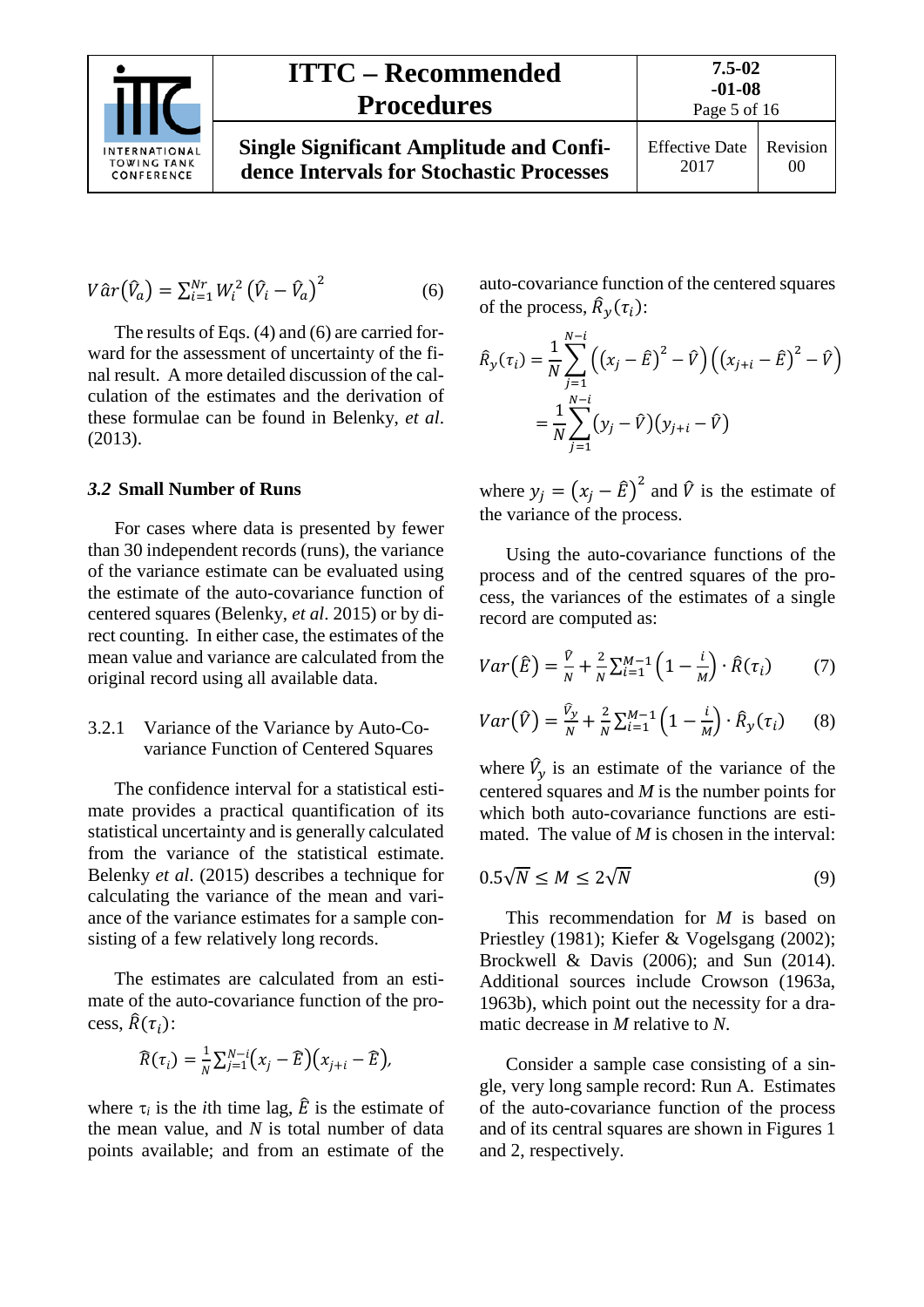| INTERNATIONAL<br><b>TOWING TANK</b><br>CONFERENCE | <b>ITTC – Recommended</b><br><b>Procedures</b>                                             | 7.5-02<br>$-01-08$<br>Page 6 of 16 |                |
|---------------------------------------------------|--------------------------------------------------------------------------------------------|------------------------------------|----------------|
|                                                   | <b>Single Significant Amplitude and Confi-</b><br>dence Intervals for Stochastic Processes | <b>Effective Date</b><br>2017      | Revision<br>00 |



Figure 1 — Estimate of the Auto-Covariance Function of Roll Channel, Run A



Figure 2 — Estimate of the Auto-Covariance Function of Squared Values - Roll Channel, Run A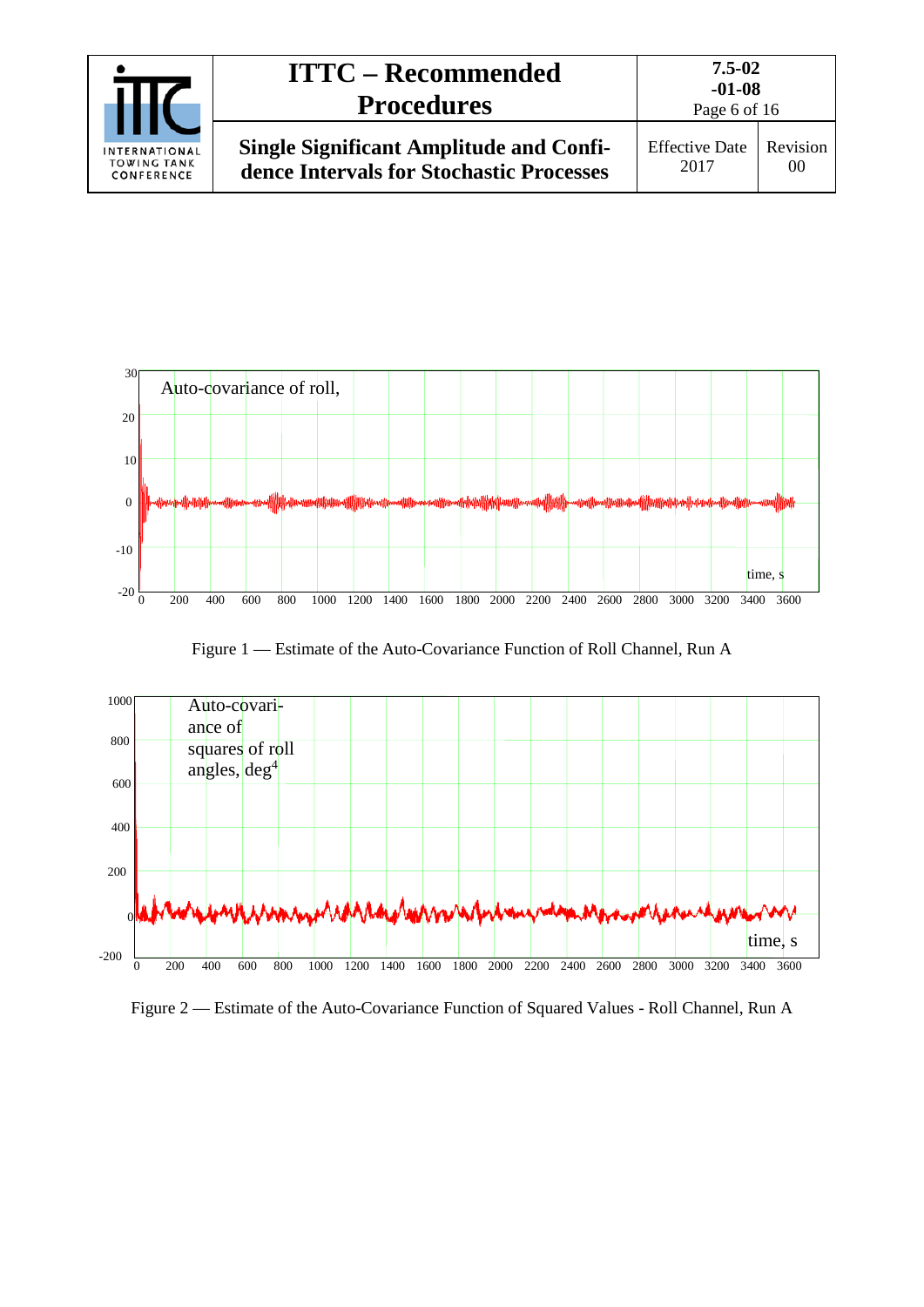

| Run | Value            | $M = 0.5\sqrt{N}$  | $M = \sqrt{N}$     | $M = 2\sqrt{N}$    |
|-----|------------------|--------------------|--------------------|--------------------|
|     |                  | Eqs. $(7)$ & $(8)$ | Eqs. $(7)$ & $(8)$ | Eqs. $(7)$ & $(8)$ |
| A   | Var. of Mean     | 0.001493           | 0.0008543          | 0.0005382          |
|     | Var. of Var.     | 0.7764             | 0.9358             | 0.9900             |
|     | Mean Upper       | $-0.3218$          | $-0.3402$          | $-0.3521$          |
|     | Mean Lower       | $-0.4733$          | $-0.4548$          | $-0.4430$          |
|     | SSA Upper        | 9.8120             | 9.8478             | 9.8592             |
|     | <b>SSA Lower</b> | 9.0807             | 9.0449             | 9.0335             |
| B   | Var. of Mean     | 0.007340           | 0.005063           | 0.005162           |
|     | Var. of Var.     | 7.7460             | 8.9473             | 9.2669             |
|     | Mean Upper       | 3.5685             | 3.5400             | 3.541              |
|     | Mean Lower       | 3.2326             | 3.2611             | 3.260              |
|     | SSA Upper        | 17.203             | 17.253             | 17.265             |
|     | <b>SSA Lower</b> | 15.884             | 15.835             | 15.823             |

Table 1 — Comparison of Different Options for *M*

The accuracy of the estimate of the auto-covariance function deteriorates with the increase of the time lag, because the volume of available data is decreased. In order to deal with deteriorated accuracy of the auto-covariance function for large lags, a linear weighting function and averaging over even a few records, described in Belenky *et al*. (2013), has been found to give reasonable results. However, the case considered consists of only one record. As a result, the numerical error remains in the estimate, reaching approximately 7 to 8-percent of the first term.

Comparisons of the results for two sample runs, Runs A and B using Eqs. (7) and (8) is given in Table 1.

The boundaries of SSA show insignificant influence of choice of *M* using Eq. (9); the difference can be seen only in the second digit after the decimal point.

# <span id="page-6-0"></span>3.2.2 Variance of the Variance by Direct **Counting**

The objective is to find a statistical estimate of SSA and evaluate the uncertainty of this estimate. The sample is presented as a set of records of a stationary process; lengths of the records may differ from each other.

For a normal (Gaussian) process, the 95.45th-percentile (often just called the 95th percentile) corresponds to the average of the one-third largest amplitudes; this is defined as the Single Significant Amplitude (SSA). In direct counting, the average of the one-third largest amplitudes will be used to compute the SSA, independent of any assumptions as to the distribution of the records being analysed.

The statistical estimation of SSA via direct counting is free from any assumptions on the distribution of the process  $x(t)$ . However, it is still assumed that the process is stationary. The sample of the process is represented as a set of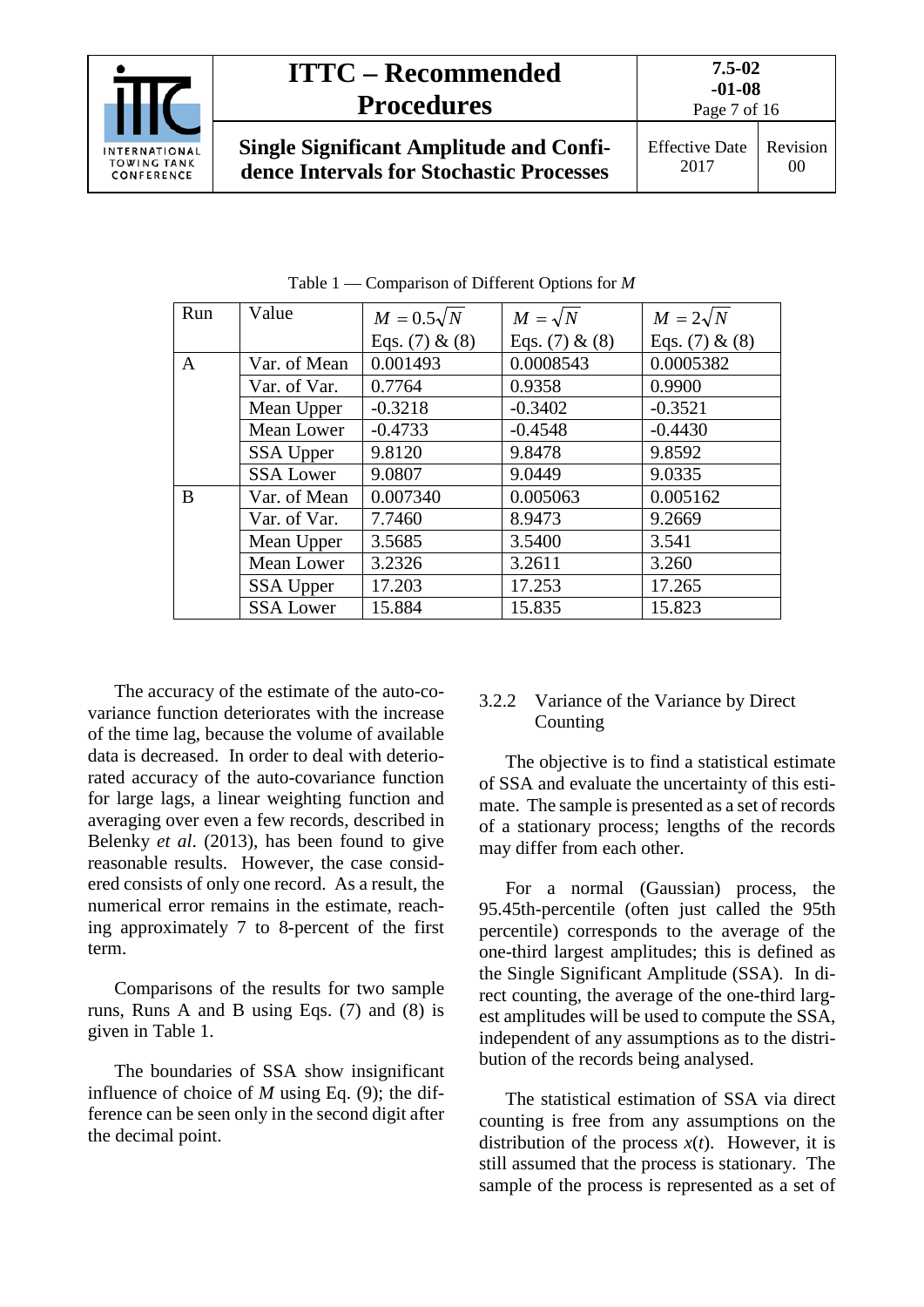

independent records of different lengths, while dependence may be significant within each record. A nested array (array consisting of records of different length) is a convenient way to describe this type of data:

$$
X = \{x_j\}_i; \quad j = 1, ..., N_i; \quad i = 1, ..., Nr
$$

where  $X$  is used to identify the entire sample, the index *i,* identifies a record and the index *j* a point within a record. *Nr* is the number of records available in the sample, and  $N_i$  is the number of data points in a specific record.

First, the mean value of the process  $x(t)$  is estimated based on the sample *X*:

$$
\widehat{E}_x = \sum_{i=1}^{Nr} W_i \left( \frac{1}{N} \sum_{j=1}^{N_i} \{x_j\}_i \right)
$$

where  $W_i$ , the weighting factors for each record, calculated in according to Eq. (2) or (3). Next, the mean-crossing points (times) are found. These points are also presented as a nested array:

$$
TM = \{Tm_j\}_i; \quad j = 1,..., Nm_i; \quad i = 1,..., Nr
$$

where *Nmi* is the number of mean crossings in the *i*th record.

The next step is to search for the peak values, which are defined by the largest absolute value of the sample between each pair of consecutive crossings of the level of the mean value estimate, see Figure 3. The total number of peak values will be:

$$
Np = \sum_{i=1}^{Nr} (Nm_i - 1)
$$

The peak data must include the time corresponding to these points. The data may be presented in the form of a matrix with three columns—record index, time of peak value in the record, and peak value—and *Np* rows. The matrix is defined as follows:

$$
P_k = \begin{cases} P k_{k,1} = i; \\ P k_{k,2} = t_j; \\ if \{x(t_j)\}_i = max\{x(t_j)\}_i \\ \cap t_j \in [\{Tm_j\}, \{Tm_{j+1}\}] \\ P k_{k,3} = \{x(t_j)\}_i \\ j = 1, ..., N_i; \quad i = 1, ..., Nr; \quad k = 1, ..., Np, \end{cases}
$$

where  $k$  is the index of the peak value, which is advanced every time a mean-crossing peak is identified.

The next step is to find the level corresponding to the one-third largest peak values. It is, in fact, an estimation of the 1/3rd quantile.

It is found by sorting the peaks by value (highest to lowest) and finding the value of the peak that encompasses the highest of 1/3rd set of the sorted list of peaks:

$$
Pks = sort(Pk^{<3>})
$$
  

$$
ids = round\left(\frac{Np}{3}\right)
$$
  

$$
\hat{a}_{1/3} = Pks_{ids}
$$

here *Pk*<3> means the "3rd column of the matrix *Pk*".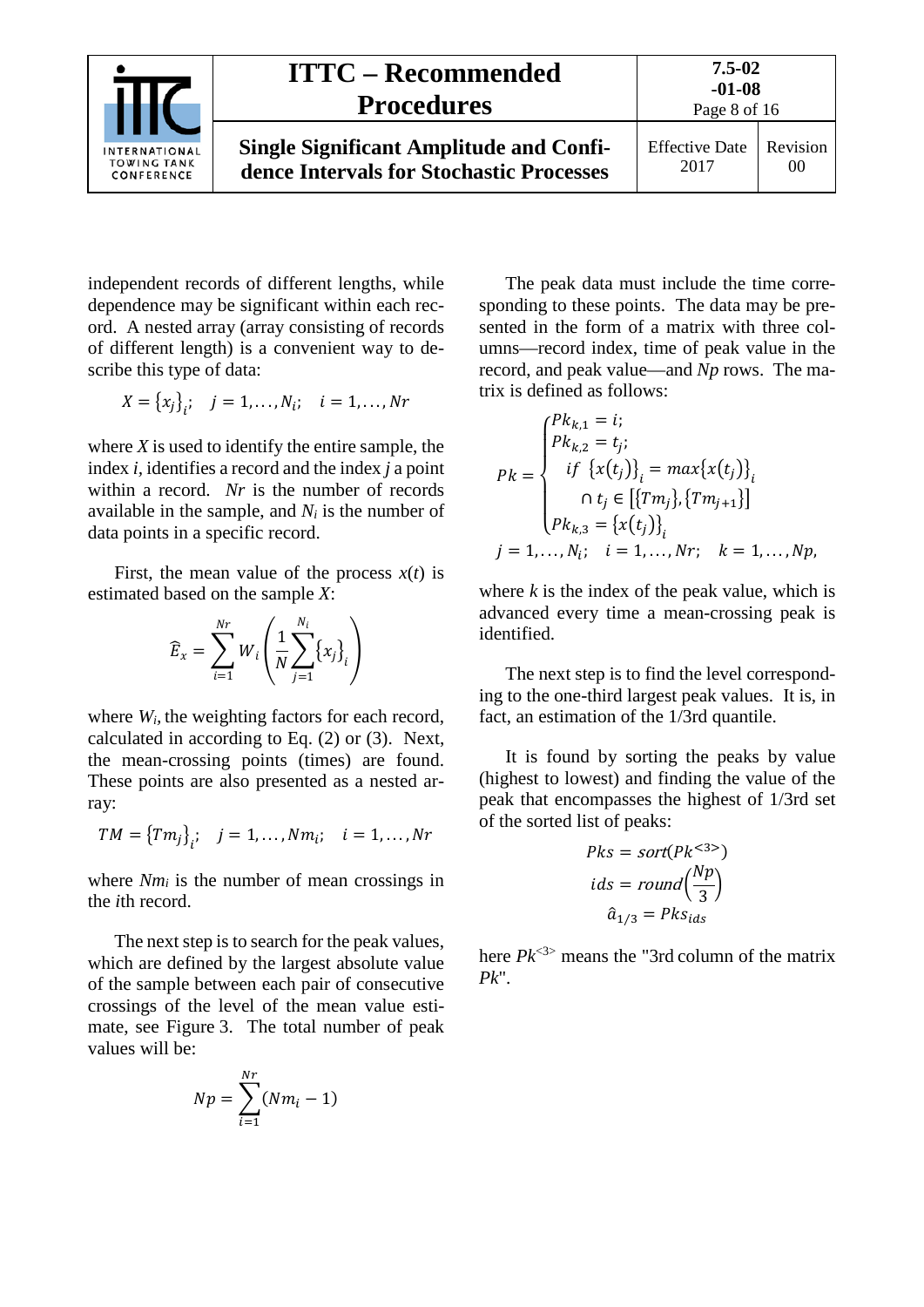|                                                          | <b>ITTC – Recommended</b><br><b>Procedures</b>                                             | 7.5-02<br>$-01-08$<br>Page 9 of 16 |                            |
|----------------------------------------------------------|--------------------------------------------------------------------------------------------|------------------------------------|----------------------------|
| <b>INTERNATIONAL</b><br><b>TOWING TANK</b><br>CONFERENCE | <b>Single Significant Amplitude and Confi-</b><br>dence Intervals for Stochastic Processes | <b>Effective Date</b><br>2017      | Revision<br>0 <sup>0</sup> |



Figure 3 — Definition of Mean Crossing Peaks

The sample of the 1/3rd largest peaks is then extracted from the matrix *Pk*:

$$
Ps = \begin{cases} PS_{l,1} = Pk_{k,1} \\ PS_{l,2} = Pk_{k,2} \text{ if } Pk_{k,3} > a_{1/3} \\ PS_{l,3} = Pk_{k,3} \\ k = 1, \cdots, Np \quad l = 1, \cdots, Ns \end{cases}
$$

where *Ns* is the total number peaks above the 1/3rd-quantile estimate and will be, by definition, the same as the index *ids* above:

$$
Ns = i ds = round\left(\frac{Np}{3}\right)
$$

The estimate of SSA is the estimate of the mean value of  $Pk<sup><3></sup>$ :

$$
\hat{\text{SSA}} = \hat{\text{E}}(Ps^{<3>}) = \frac{1}{N_S} \sum_{l=1}^{N_S} P_{l,3} \tag{10}
$$

Figure 4 illustrates the peak average calculation for a sample roll time history. Peak values are marked in green or blue. The level of the 1/3rd highest peak values is set as the 66.6th percentile of all peaks and is shown as the green line. The peaks above this value are marked in blue and comprise the 1/3rd largest peaks. The average of these blue peaks is the SSA estimate and is shown as a blue line.

## <span id="page-8-0"></span>3.2.3 Uncertainty of Statistical Estimation of **SSA**

The statistical estimate of SSA by direct counting, Eq. (10) is a random number, so a confidence interval is needed to assess the statistical uncertainty of the estimate. As the estimation of this mean involves the summation of instances of random variables, it is reasonable to assume a normal distribution for the estimate. To define the normal distribution, one needs to compute the mean value and the variance of the estimate.

As the mean is known to be an unbiased estimate, the mean of the estimate is equal to the estimate itself:

$$
E(S\widehat{S}A) = E\left(\frac{1}{Ns}\sum_{l=1}^{Ns} Ps_{l,3}\right) = S\widehat{S}A
$$
 (11)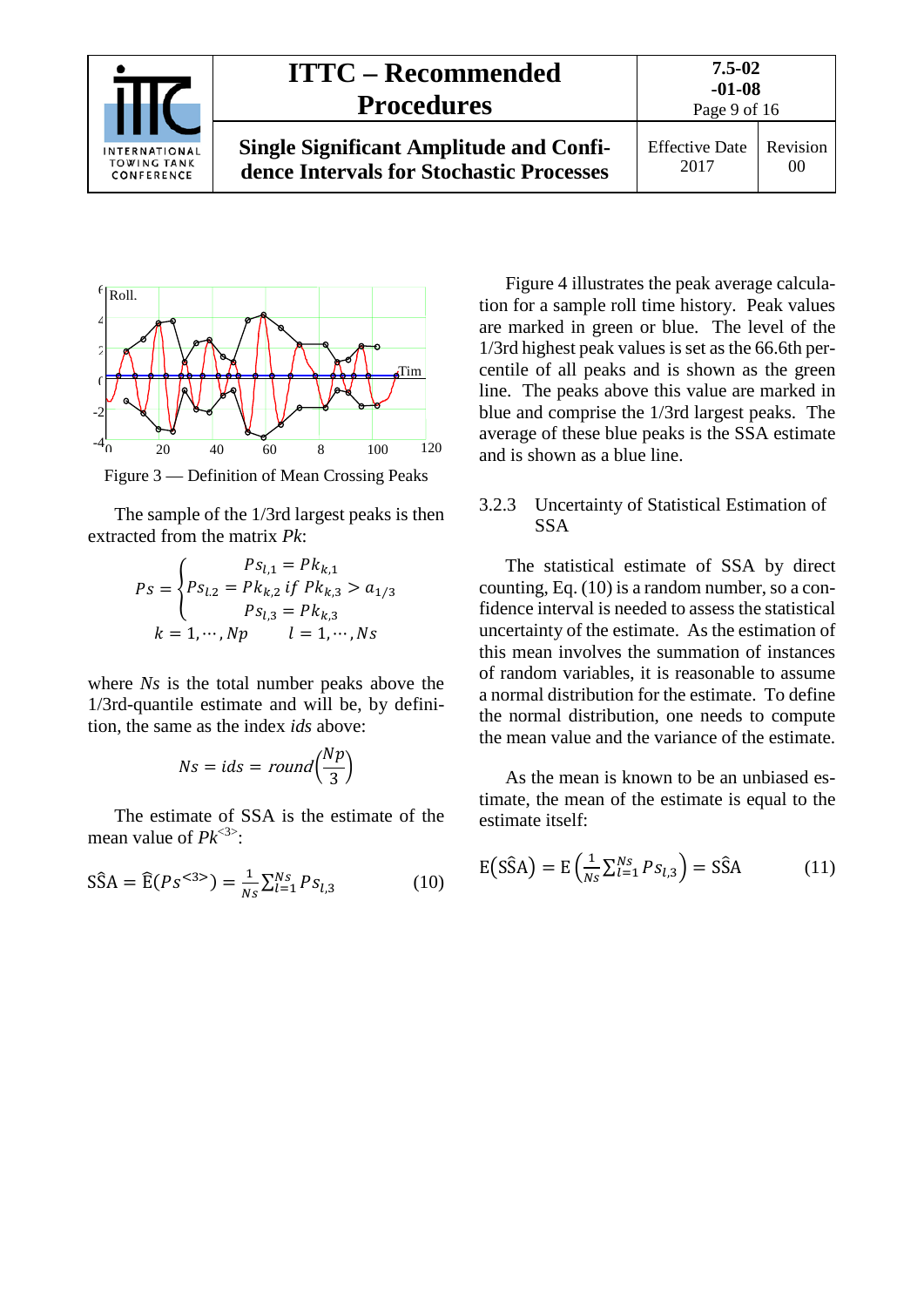|                                                   | <b>ITTC – Recommended</b><br><b>Procedures</b>                                             | 7.5-02<br>$-01-08$<br>Page 10 of 16 |                |
|---------------------------------------------------|--------------------------------------------------------------------------------------------|-------------------------------------|----------------|
| INTERNATIONAL<br><b>TOWING TANK</b><br>CONFERENCE | <b>Single Significant Amplitude and Confi-</b><br>dence Intervals for Stochastic Processes | <b>Effective Date</b><br>2017       | Revision<br>00 |



Figure 4 — Peak Average Calculation



Figure 5 — Estimated Auto-correlation for Roll Motion

However, in order to find the variance of the estimate, Eq. (10), the dependence within the sample  $Ps^{3}$  must be addressed. The 1/3rdlargest peaks, as well as all of the peaks, are the values of the motion process at particular instants of time, which may be dependent on one

another if they are from the same record and are close together in time.

.

Statistical dependence within the ship-motion process is a reflection of the physical nature of the mechanical motion of a rigid body on the surface of a dense fluid. Several phenomena contribute to this dependence. First, waves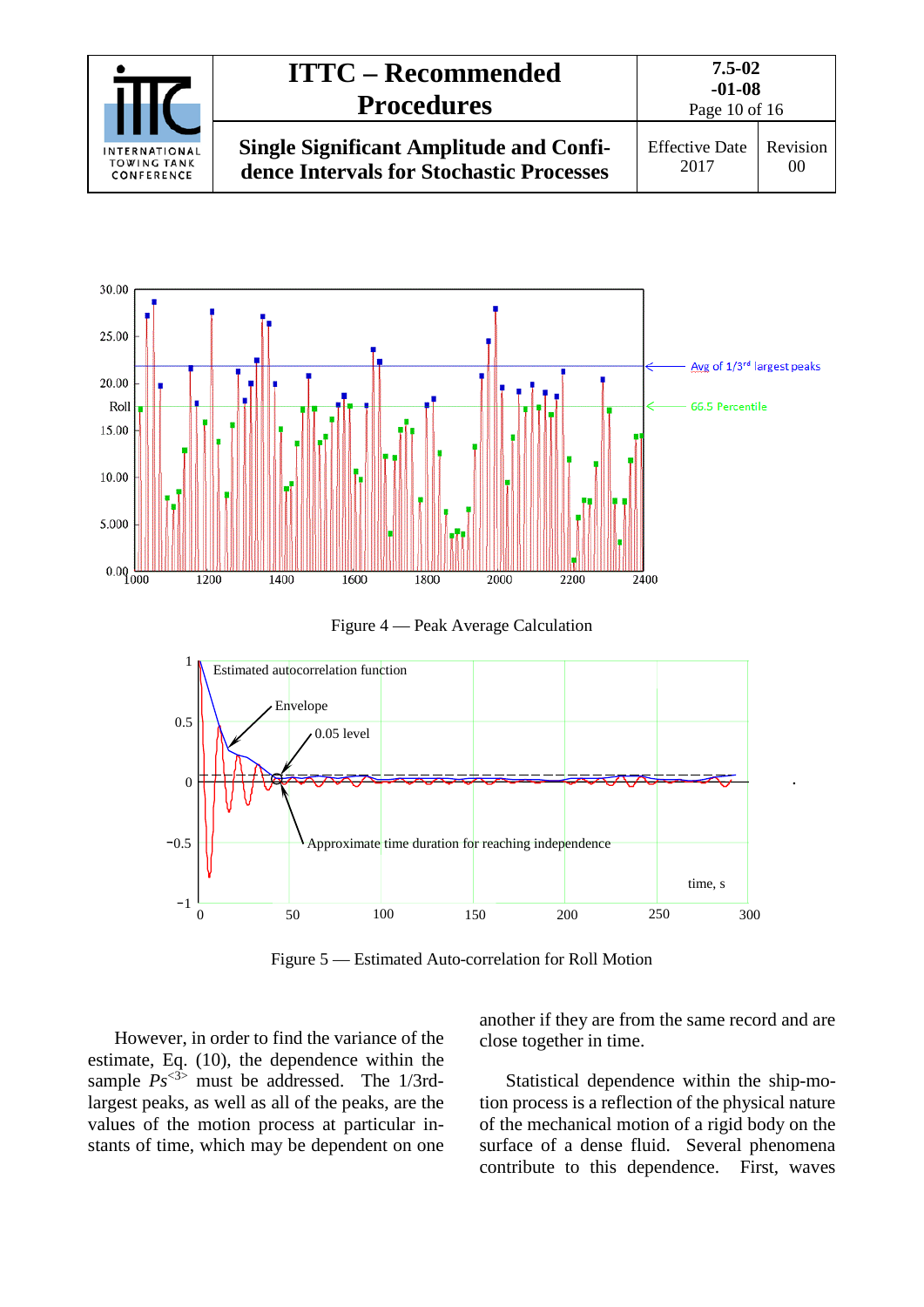|                                                          | <b>ITTC – Recommended</b><br><b>Procedures</b>                                             | $7.5 - 02$<br>$-01-08$<br>Page 11 of 16 |                            |
|----------------------------------------------------------|--------------------------------------------------------------------------------------------|-----------------------------------------|----------------------------|
| <b>INTERNATIONAL</b><br><b>TOWING TANK</b><br>CONFERENCE | <b>Single Significant Amplitude and Confi-</b><br>dence Intervals for Stochastic Processes | <b>Effective Date</b><br>2017           | Revision<br>0 <sup>0</sup> |

themselves carry the dependence because water is a dense fluid and motion of water possesses significant inertia. A ship acting essentially as a filter transforms this dependence in terms of its response. Second, a ship has its own inertia, which also contributes to dependence. Third, there are hydrodynamic forces proportional to the accelerations, generally referred to as added masses, which also are contributing factors. The fourth is the hydrodynamic memory effect, which is a result of the radiation and diffraction of waves. The overall dependence can be characterized through an estimate of the auto-covariance function of the motion data. The typical appearance of the estimate of the autocorrelation (normalized auto-covariance) function for roll motions is shown in Figure 5.

The time difference τ*ind* for which the motions (or peaks) can be assumed to be independent is approximated by the time lag where the normalized auto-covariance function falls below the value of 0.05 (taken as a significance level). As the auto-correlation function of ship motions is oscillatory, it is convenient to use its envelope instead. The envelope is also plotted in Figure 5 by connecting the absolute value of the peaks of the auto-correlation function by a blue line.

The peaks that were recorded within the time difference τ*ind*, are assumed to be dependent. These peaks are grouped. These groups comprise a series of successive peaks, which are from the same record and for which the time increment between peaks is less than τ*ind*. As these groups will consist of different number of peaks, a nested array is a natural form for organizing this data:

$$
PS = \{Ps_j\}_{i}; \quad j = 1, ..., Npc_i; \quad i = 1, ..., Nps
$$

where *Npci* is the number of peaks in the *i*th "group" and *Nps* is the number of "groups"

found while analyzing the dependence between the 1/3rd-largest peaks.

Once the peaks have been sorted into these groups, the variance of the peak average estimate can be computed using a procedure similar to that for the mean or variance of a sample consisting of a few, relatively long records (Belenky *et al.* 2013). In that procedure, the data from different records was assumed to be independent, and the estimate of the auto-covariance in time was used to compute the effect of dependence within each record. To maximize accuracy, an average auto-covariance function is computed for all records.

The calculation for the variance of the peak average follows this same approach, except that

- Peaks from different groups are assumed to be independent
- Auto-covariance with respect to the difference in peak index, rather than time lag, is used to account for the dependence between peaks in a group
- Auto-covariance is averaged over groups, rather than records

This averaged auto-covariance function for the 1/3rd-largest peaks is estimated as:

$$
\hat{R}s_{j} = \frac{1}{N_{s} \sum_{i=1}^{N_{ps}} \sum_{k=1}^{N_{pm}-j} \begin{cases} (\{Ps_{k}\}_{i} - S\hat{S}A) \\ \times (\{Ps_{k+j}\}_{i} - S\hat{S}A) \\ \text{if } Npc_{i} \ge k+j \\ 0, \text{if } Npc_{i} < k+j \end{cases} (12)
$$

where *Npm* is the maximum number of peaks in a group:

$$
Npm = max(Npc_i)
$$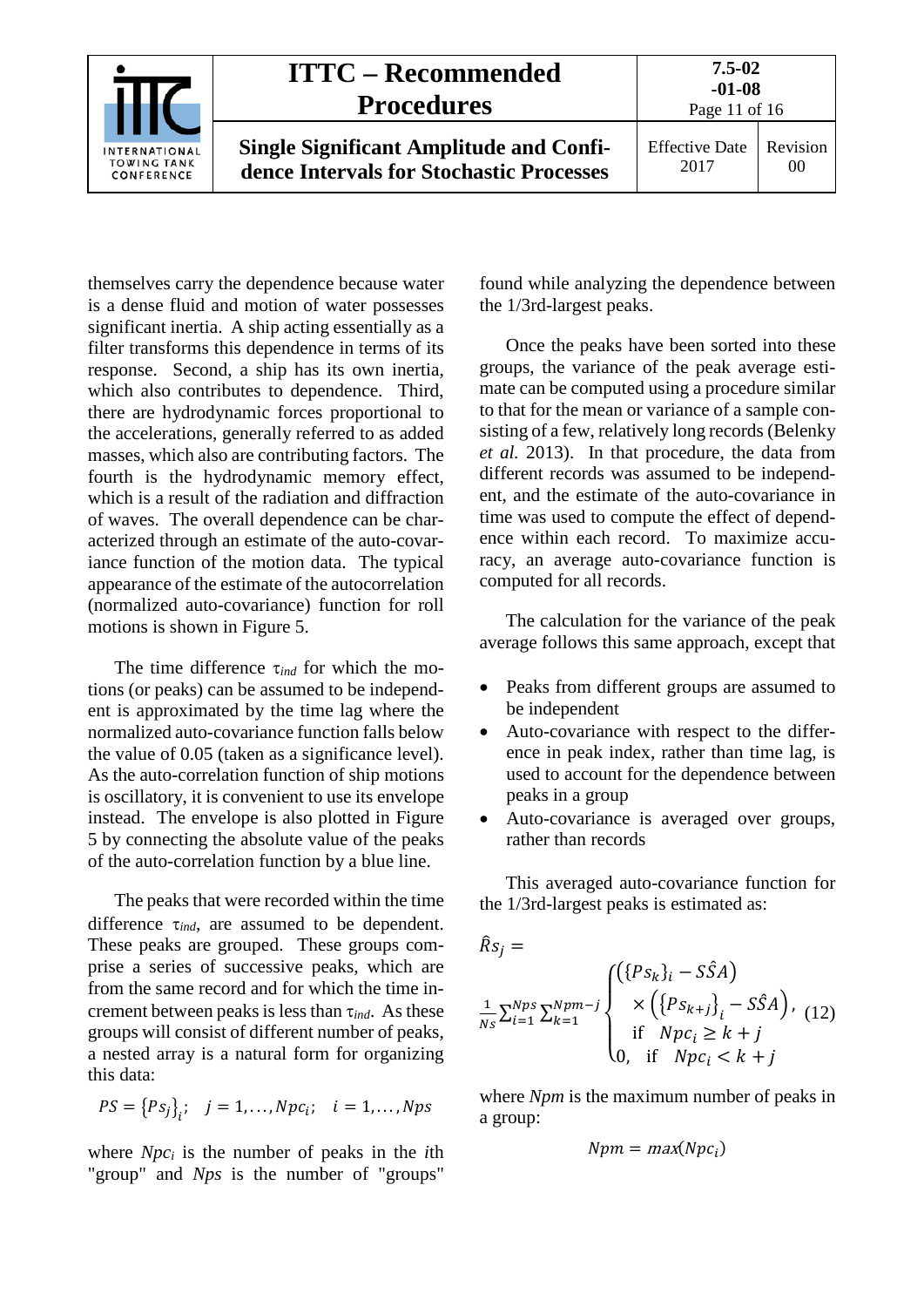|                                                          | <b>ITTC – Recommended</b><br><b>Procedures</b>                                             | 7.5-02<br>$-01-08$<br>Page 12 of 16 |                |
|----------------------------------------------------------|--------------------------------------------------------------------------------------------|-------------------------------------|----------------|
| <b>INTERNATIONAL</b><br><b>TOWING TANK</b><br>CONFERENCE | <b>Single Significant Amplitude and Confi-</b><br>dence Intervals for Stochastic Processes | <b>Effective Date</b><br>2017       | Revision<br>00 |

Figure 6 shows an example of the averaged auto-covariance for roll as estimated using Eq. (12). As can be seen, the dependence covers three sequential peaks.



Figure 6 — Estimate of Averaged Auto-Covariance for 1/3rd Largest Peaks for Roll Motion

Once the averaged auto-covariance function has estimated with Eq. (12), the variance of the SSA estimate can be estimated as follows:

$$
Var(S\hat{S}A) = \frac{Rs_0}{Ns} + \frac{2}{Ns} \times \sum_{i=1}^{Nps} \sum_{k=1}^{M_i - 1} \left(1 - \frac{k}{M_i}\right) Rs_k \frac{Npc_i}{Ns}
$$
(13)

where  $M_i$  is the summation cutoff for each group, which is set to:

$$
M_i = \sqrt{Npc_i}
$$

In theory, the summation can be carried out to  $Npc_i$  – 1, but the estimate of the auto-covariance function becomes inaccurate at large separation times (or peak indices in this calculation) as the number of data pairs used in calculating the function becomes small.

Once the variance of estimate has been calculated, the assumption of a normal distribution for the SSA estimate allows of the confidence interval for SSA as:

$$
S\hat{S}A_{Low,Hi} = S\hat{S}A \pm K_{\beta} \sqrt{\text{Var}(S\hat{S}A)} \tag{14}
$$

where  $K_\beta$  is a factor based on the quantile of a normal distribution for a specified level of probability. For a typical probability level of 0.95,  $K_\beta$  *K*<sup>*B*</sup> is approximately 1.96.

### <span id="page-11-1"></span><span id="page-11-0"></span>**4. CONFIDENCE INTERVAL**

#### **4.1 General**

The confidence interval (CI) is defined for a sample estimate and reflects its uncertainty, which is caused by its random nature. A twosided CI is an interval around the estimate where the true value is contained with a given probability (confidence probability or confidence level).

The calculation of the confidence interval requires a distribution of the estimate. The lower and upper boundaries *SLow* and *SUp* of the confidence interval of the estimate *S* are calculated with quantiles (inverse of the cumulative distribution function). For two-sided confidence interval, these boundaries are

$$
S_{Low} = Q\left(\frac{1 - P_{\beta}}{3}\right);
$$
  
\n
$$
S_{Up} = Q\left(\frac{1 + P_{\beta}}{3}\right)
$$
\n(15)

where  $P_\beta$  is the accepted confidence probability and *Q* stands for quantile.

As stated in Section 3, the normal distribution is assumed for all values except for significant wave height and modal period. For the normal distribution, the center of the range is determined by the calculated statistical estimate. The width of the range is determined from the vari-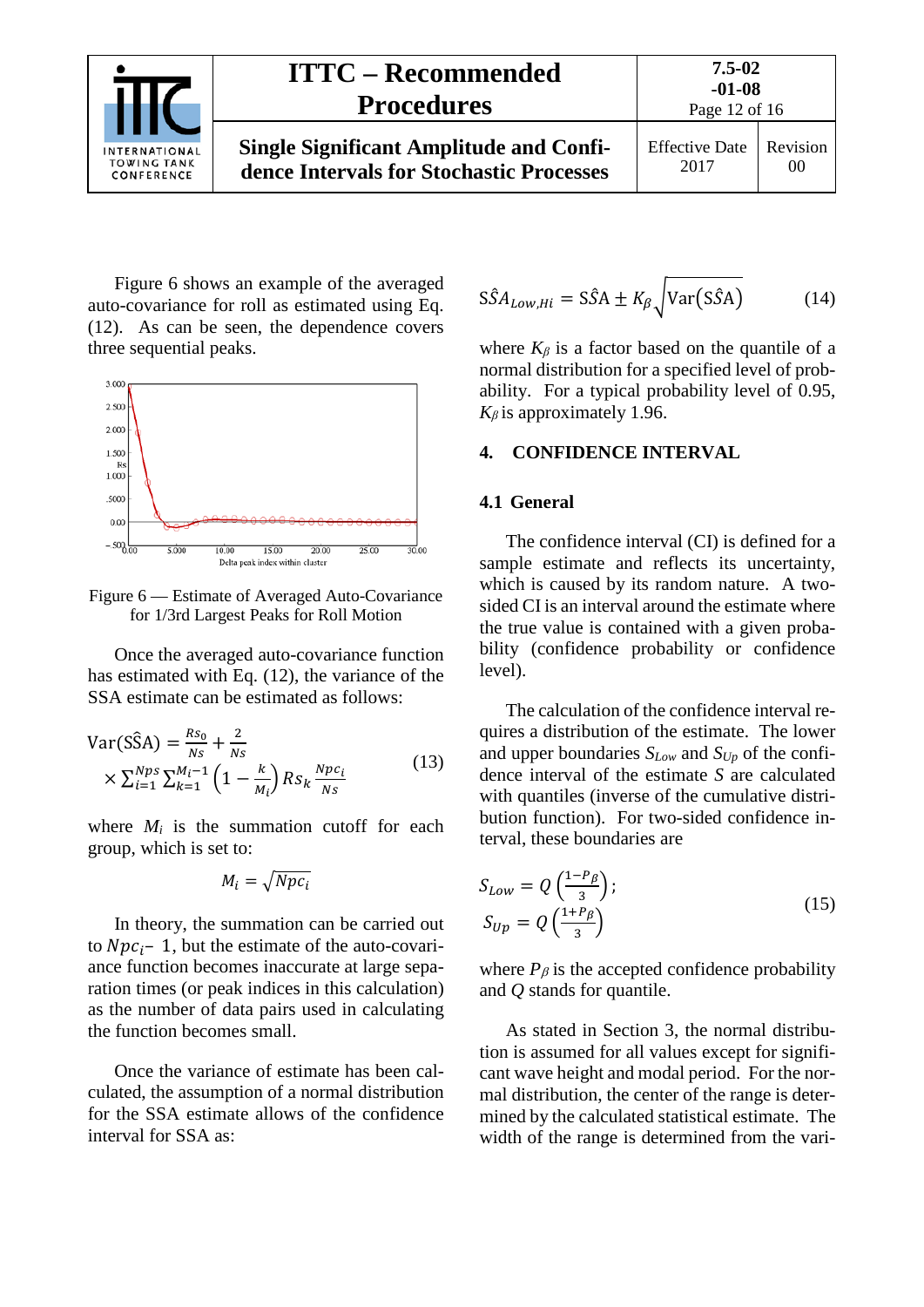

ance of this estimate. Note that this does *not* assume that the distribution of the process itself is normal.

If a normal distribution of the estimate is assumed, Eq. (15) can be simplified, because the normal distribution is symmetric

$$
S_{Low} = S - K_{\beta} \sqrt{Var(S)}
$$

$$
S_{Up} = S + K_{\beta} \sqrt{Var(S)}
$$

where *Var*(*S*) is the variance of the estimate *S* and the coefficient  $K_\beta$  is one-half the non-dimensional width of the confidence interval and is calculated as:

$$
K_{\beta} = Q_N \left(\frac{1+P_{\beta}}{2}\right)
$$

where  $Q_N$  is a quantile of the standard normal distribution (zero-mean & unity-variance). For the typical probably of 0.95,  $K_\beta$  equals 1.96

### <span id="page-12-0"></span>**4.2 Confidence Interval for a Mean Value Estimate**

The upper and lower bounds of the confidence interval for the mean values are:

$$
E_{Low} = \hat{E}_a - K_{\beta} \sqrt{Var(\hat{E}_a)}
$$

$$
E_{Up} = \hat{E}_a + K_{\beta} \sqrt{Var(\hat{E}_a)}
$$

In these expressions,  $\hat{E}_a$  is the mean estimate for the ensemble, Eq. (1); and  $Var(\hat{E}_a)$  is the estimate of the variance of the mean for the ensemble, Eq. (4).

# <span id="page-12-1"></span>**4.3 Confidence Interval for a Variance Estimate**

Expressions for the confidence interval of the variance are:

$$
V_{Low} = \hat{V}_a - K_{\beta} \sqrt{Var(\hat{V}_a)}
$$

$$
V_{Up} = \hat{V}_a + K_{\beta} \sqrt{Var(\hat{V}_a)}
$$

Where  $\hat{V}_a$  is the variance estimate for the ensemble, calculated with Eq. (5);  $Var(\hat{V}_a)$  is the variance of the variance estimate for the ensemble, calculated with Eq. (6).

#### <span id="page-12-2"></span>**5. SINGLE SIGNIFICANT AMPLITUDE (SSA)**

The following equation relates a generic variance estimate  $\hat{V}_x$  for a process  $X(t)$  and its SSA:

$$
\hat{\text{SSA}} = 2 \cdot \sqrt{\hat{V}_x} \tag{16}
$$

Strictly speaking, Eq. (16) defines single significant amplitude for a normal process only. If  $X(t)$  is normal, *SSA<sub>X</sub>* is the mean value of the 1/3 largest amplitudes. If Eq. (16) is used without assumption of normality  $X(t)$ , it can be considered as a convenient form of representation for variance and/or standard deviation estimates.

The delta method is used to calculate the variance of the SSA. The upper boundary is determined assuming a normal distribution for the variance of the SSA estimate. The bias introduced by the square root function is assumed to be small, following the conventional assumption of small bias of standard deviation.

Equation (16) is a deterministic function of a single random argument—the variance estimate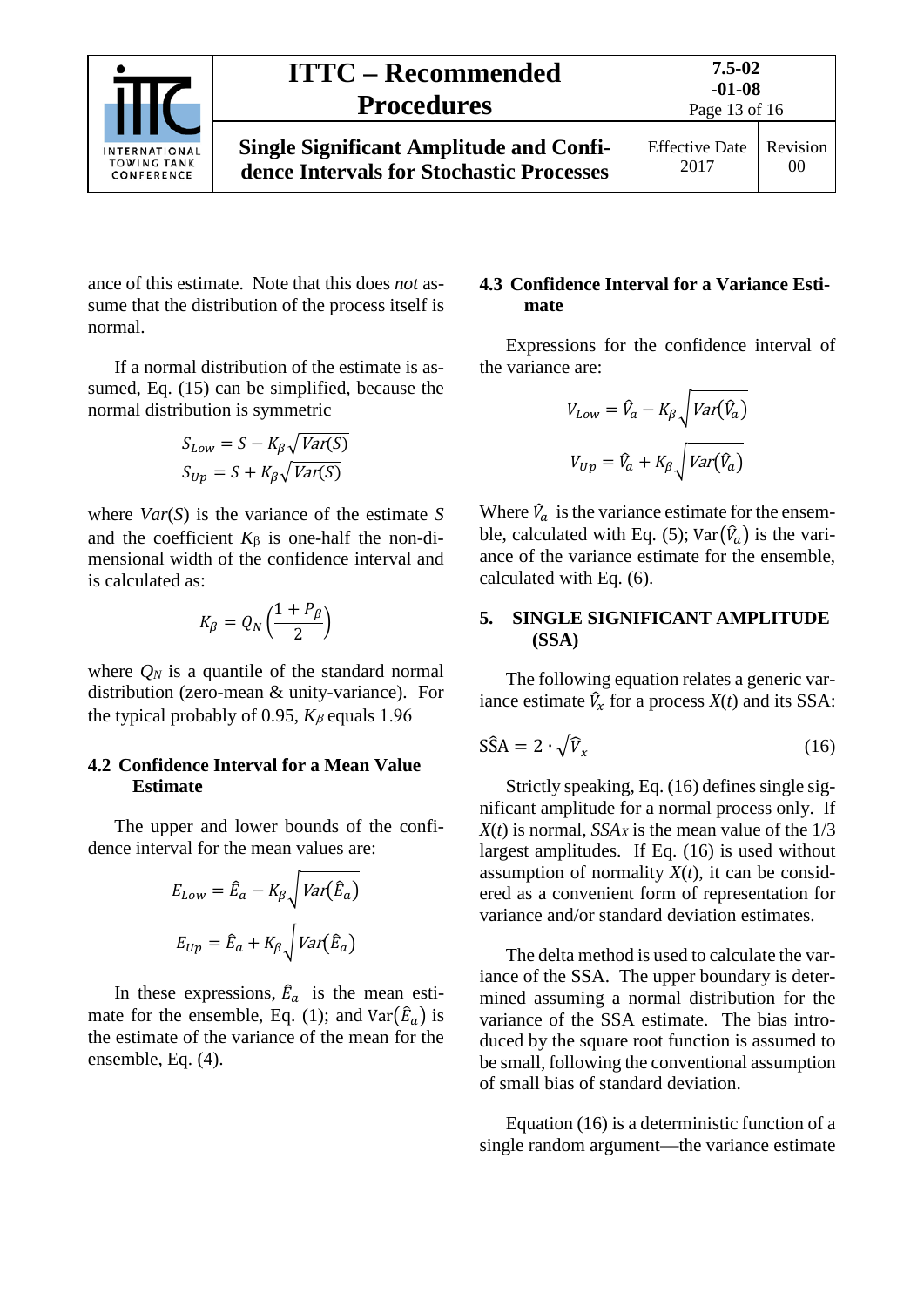

 $V_X$ . By the delta method, this function is expanded in a Taylor series around its mean value  $V_0 = E(\hat{V}_X)$ 

$$
S\hat{S}A(\hat{V}_X) \approx S\hat{S}A(V_0) + \frac{dS\hat{S}A(\hat{V}_X)}{d\hat{V}_X}\Big|_{\hat{V} = \hat{V}_0} (\hat{V}_X - V_0) + \frac{1}{2} \frac{d^2S\hat{S}A(\hat{V}_X)}{d\hat{V}_X^2}\Big|_{\hat{V} = \hat{V}_0} (\hat{V}_X - V_0)^2 + \dots
$$
\n(17)

In the delta method, Eq. (17) is linearized, so the terms of second order and higher are neglected. The Evaluation of the derivative and substitution into Eq. (16) yields the following linearized function:

$$
\text{SSA}_{Lin}(\hat{V}_X) = 2\sqrt{V_0} + \frac{(\hat{V}_X - V_0)}{\sqrt{V_0}}
$$
(18)

The variance of the variance estimate is known:  $Var(\hat{V}_x)$  for each process of interest. The mean value of the estimate  $V_0 = E(\hat{V}_0)$  is a deterministic value, *i.e.*, is a constant in (17).

$$
Var(V_0) = 0 \text{ and } Var(2\sqrt{V_0}) = 0
$$

The application of the rule for the variance of a linear function, applied to equation (18) yields:

$$
Var\left(\hat{S}\hat{S}A_{Lin}(\hat{V}_x)\right) = \frac{Var(\hat{V}_x)}{V_0}
$$
\n(19)

The true mean value for the variance estimate  $V_0 = E(\hat{V}_x)$  is not known, so it is replaced by its estimate, which is the variance estimate itself:

$$
V_0 \approx \hat{V}_X
$$

Eq. (19) becomes:

$$
Var(S\hat{S}A_{Lin}(\hat{V}_x)) = \frac{Var(\hat{V}_x)}{\hat{V}_x}
$$
 (20)

Finally, the upper and lower boundaries of the SSA are calculated as:

$$
SSA_{U,L} = SSA \pm K_{\beta} \sqrt{\text{Var}\left(\hat{SSA}_{Lin}(\hat{V}_x)\right)} \quad (21)
$$

#### <span id="page-13-0"></span>**6. COMPARISON OF RESULTS**

The final result of the procedure is an estimate of the Single Significant Amplitude (SSA) and its confidence interval.

Two different methods for calculating this estimate have been presented:

- Indirect method—using the estimate of the variance
- Direct method—using the direct counting of zero-crossing peaks.



Figure 7 — Comparison of Different Methods of Calculation of SSA with CI, Run A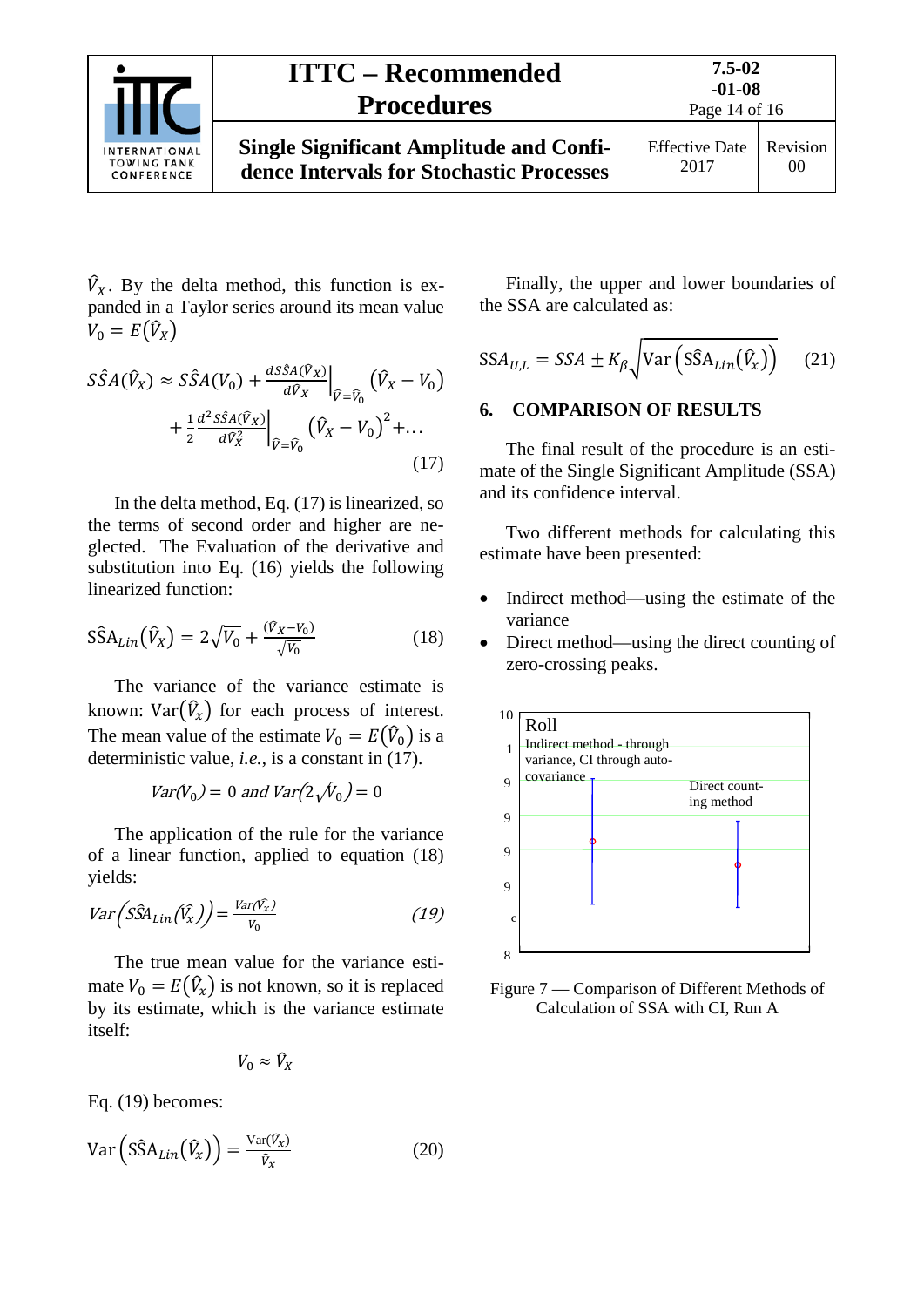|                                                          | <b>ITTC – Recommended</b><br><b>Procedures</b>                                             | $7.5 - 02$<br>$-01-08$<br>Page 15 of 16 |                            |
|----------------------------------------------------------|--------------------------------------------------------------------------------------------|-----------------------------------------|----------------------------|
| <b>INTERNATIONAL</b><br><b>TOWING TANK</b><br>CONFERENCE | <b>Single Significant Amplitude and Confi-</b><br>dence Intervals for Stochastic Processes | <b>Effective Date</b><br>2017           | Revision<br>0 <sup>0</sup> |



Figure 8 — Comparison of Different Methods of Calculation of SSA with CI, Run B.

Two methods have been presented for assessing the confidence interval:

- Through auto-covariance estimate, using the variance of the variance Eq. (8) and then Eqs. (20) and (21)
- Using the uncertainty of direct counting of zero crossing peaks, Eqs. (13) and (14)

Figures 7 and 8 compare SSA estimates with confidence interval as computed using the direct and indirect methods and with the confidence interval computed with the two methods.

As each estimate is within the confidence interval of the other, the estimates are statistically equivalent.

As each estimate is within the confidence interval of the other, the estimates are statistically equivalent.

Comparison of the two estimates and two methods of evaluation of the confidence interval lead to the conclusions:

- Estimate of SSA calculated from variance is statistically identical to the estimate of SSA calculated by averaging peaks.
- Confidence interval of the SSA calculated by direct counting of peaks results in the smallest value relative to the other methods.

In general, smaller confidence interval means the data is used more effectively, resulting in better accuracy of the estimate. Based on 10 cases, direct counting of peaks is the most efficient approach for processing the data. However, the difference between direct counting and using the variance was small for all 10 cases; so the practical impact is likely to be negligible.

# <span id="page-14-0"></span>**7. REFERENCES**

- Belenky, V., V. Pipiras, C. Kent, M. Hughes, B. Campbell & T. Smith (2013) "On the Statistcal Uncertainties of Time-domain-based Assessment of Stability Failures: Confidence Interval for the Mean and Variance of a Time Series." *Proc. 13th Int'l. Ship Stability Workshop,* Brest, France, pp. 251–258.
- Belenky, V., V. Pipiras, & K. Weems (2015) "Statistical Uncertainty of Ship Motion Data." *Proc. 12th Int'l. Conf. Stability of*  Ships *and Ocean Vehicles*, Glasgow, UK, 12 p.
- Brockwell, P. J. & R. A. Davis (2006) *Time Series:* Theory *and Methods*. Springer, 2nd edition.
- Crowson, H. L. (1963a) "An Error Analysis in the Digital Computation of the Autocorrelation Function." *AIAA J.,* 1(2):488–489.